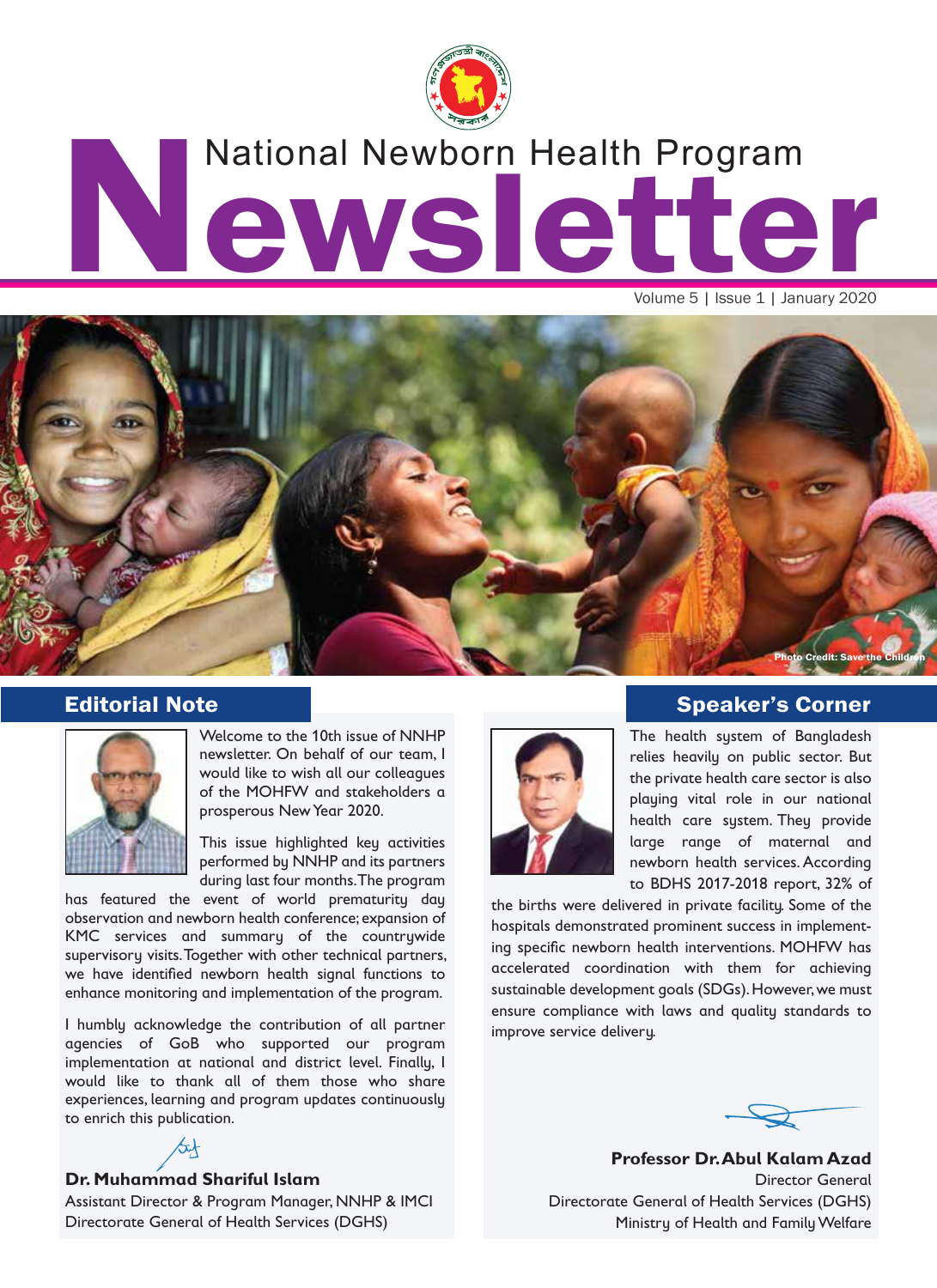# National Newborn Health Conference and Observation of World Prematurity Day



*The chief guest, representatives and specialists from different government agencies, professional bodies and development partners attending the event*

Every year 'World Prematurity Day' is observed on 17th November to raise global awareness and commitments to overcome the challenges and burden of preterm births. The theme of this year was "Born Too Soon: Providing the right care, at the right time, in the right place." In Bangladesh, to observe the World Prematurity Day 2019 and mark the completion of official launching of NNHP& IMCI program together the "National Newborn Health Conference" was organized. The event was organized with the support of development partners under the leadership of NNHP &

IMCI. Progress of priority newborn interventions, key research and study findings on four themes: essential newborn care practice; sick newborn management; preterm and low birth weight babies' management; health system and quality of newborn care were shared by national and international stakeholders. The Honorable Minister Mr. Zahid Maleque, MP, MOHFW inaugurated the event. Professionals, representatives from relevant directorates, development partners and different stakeholders working in newborn health programs attended the conference.

#### Meeting of National Technical Working Committee for Newborn Health

A meeting of the National Technical Working Committee for Newborn Health (NTWC-NBH) was held on December 22, 2019 at IMCI Conference Room, EPI Bhaban. Prof. Dr. Mohammad Shahidullah, Professor of Neonatology and Chairperson of NTWC-NBH chaired the meeting. Twenty-two members participated the meeting. Members of the group discussed about key NBH issues. Key discussion points included finalization of revision of NNHP monitoring checklists by to incorporating key signal functions of newborn health, review of revised SCANU/NSU register and updates on the drafting of the revision of National Neonatal Health Strategy 2009

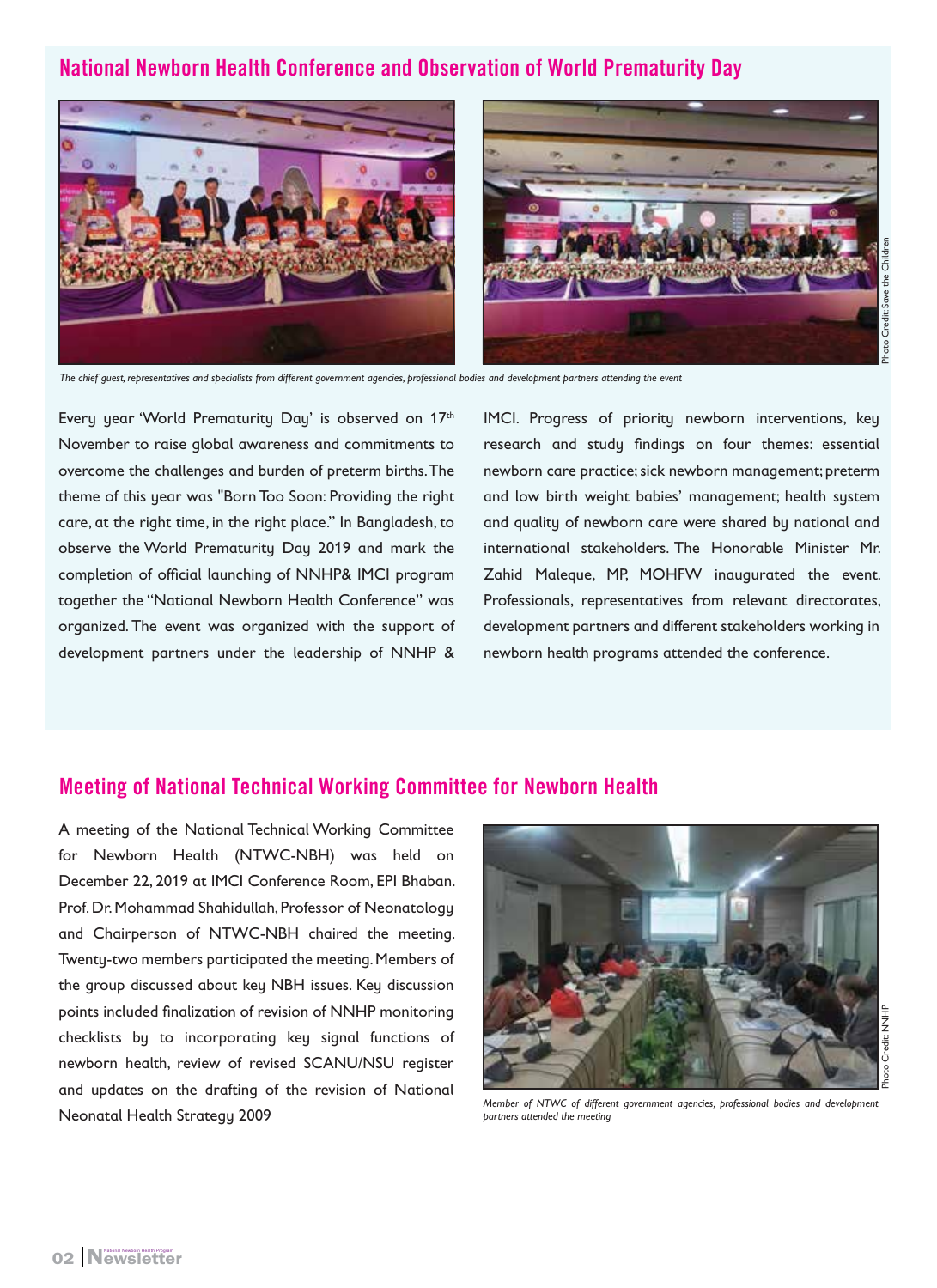# New Health Facilities Offering KMC Service



*Inception meeting on Kangaroo Mother Care center at Cumilla and Lalmonirhat district*

Preterm births with complications are the leading direct cause of 35% of the world's neonatal deaths each year. In Bangladesh, estimated 45% neonatal deaths are due to complication of preterm birth. The Government of



of 2019. Community awareness, supervision and plan for refresher training were highlighted to ensure quality of care.



*Graph: No. of new health facilities offering KMC service*

Bangladesh (GoB) has declared its commitment towards reaching the SDG target of reducing neonatal mortality rate to at least as low as 12 per 1,000 live births by 2030. KMC is the evidence-based solution for reducing preterm mortality and morbidity and can avert up to 4,50,000 preterm deaths each year if near-universal coverage is achieved. NNHP & IMCI established 110 KMC corners throughout the country. During last four months, they have ensured reporting system from another 32 new KMC facilities. With the support of development partners, they conducted inception meeting in 22 new facilities by the end

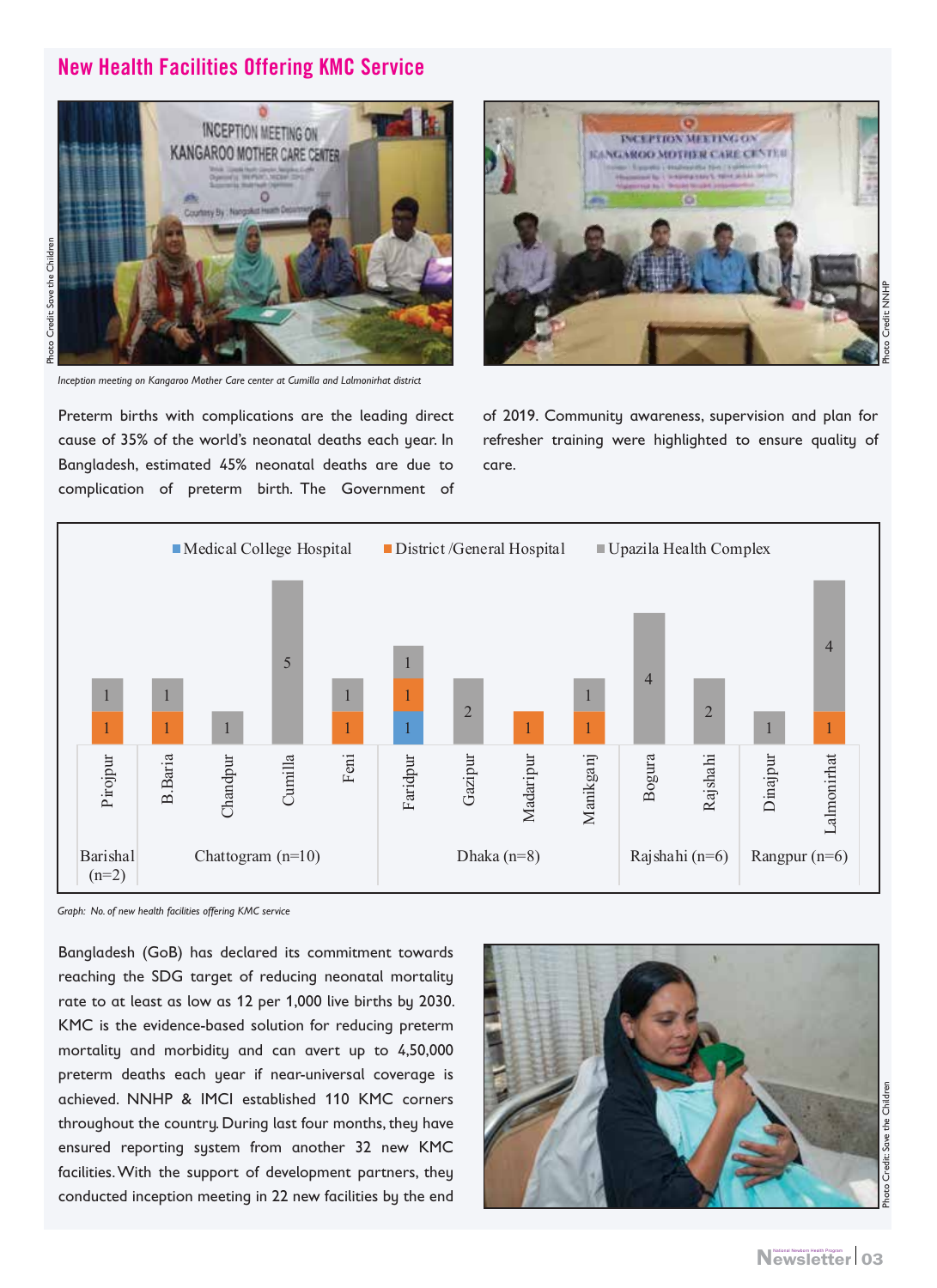# NNHP Performed Countrywide Supervisory Visits at Health Facilities

Quality is an integral part of health systems. To ensure quality of health services, supervision and monitoring is an essential activity. This activity helps health manager by identifying the bottlenecks of service delivery. The identified challenges then treated as opportunists to improve service quality. In 2019, NNHP performed countrywide supervision and learning visits.

They used standard checklist of NNHP to monitor Emergency Room, ANC & PNC Corner, IMCI & Nutrition Corner, Delivery Room, Operation Theater, KMC Corner, and SCANU.

**Emergency room:** In district hospitals, low birth weight and newborn sepsis have been identified and managed as per protocol but at sub-district facilities, service providers of emergency room do not identify low birth weight and newborn sepsis.



*KMC corner is ready to provide service*

**IMCI corner:** There is severe scarcity of ARI timer in IMCI & Nutrition Corner both in district and sub-district facilities. Half of them did not have updated IMCI registers.

Delivery room: Handwashing facilities was available in more than half of district and sub-district facilities. APGAR scores was not recorded properly. Use of ACS was practiced comparatively more in district hospital than in



*A nurse is taking care of newborn in SCANU*

UHC. ENC practice was satisfactory in both level of facilities but availability of updated registers was poor.

**Kangaroo mother care and SCANU:** In most cases baby's diaper were unavailable, audio-visual systems were nonfunctional. Inadequate patients in KMC and its follow-up.

SCANUs are playing a significant role to serve critical ill babies at district level facilities. All the SCANUs are practicing Infection Prevention Control as per protocol though manage the visitor control should be focused.

**Recording and reporting:** Monitoring team reviewe DHIS2 online reporting and crossed check with registers. Supply of updated ANC/PNC registers, Delivery resisters and IMCI registers was inadequate in the facility. Service providers record service information partially. We observed service providers use notebook for recording and reporting.

**Store and supply of commodities:** There was severe scarcity of insulin syringe both in district and sub-district facilities, which hamper use of injectable gentamycin and amoxicillin to manage neonatal sepsis. Monitoring team facilitated the distribution of undistributed MNH commodities/ registers where appropriate.

## Identification of 20 Newborn Signal Functions (NSFs) and Health Facility Assessment in 205 Public Health Facilities

National Newborn Health Program (NNHP) & IMCI, with technical assistance from icddr,b and USAID, has identified a set of NSFs . Five consultative workshops and three rounds of surveys were conducted with relevant policy makers, program managers, academics and researchers to identify the NSFs. A total of 20 signal functions have been identified, of those 9 are primary, 13 are basic, 18 are comprehensive and 20 are advanced. The signal functions identified through rigorous method have been approved as the National NSFs. A health facility assessment tool was developed based on the identified signal functions as well as health facility survey was carried out in 41 District Hospital, 41 Maternal and Child Welfare Centers, 41 Upazila Health Complexes, 41 Union Health and Family Welfare Centers and 41 Community Clinics to assess the



*National stakeholders meeting at IMCI conference room to discuss on NBH signal function*

readiness of these health facilities to provide newborn health services. A national dissemination on the study findings will be organized in March 2020.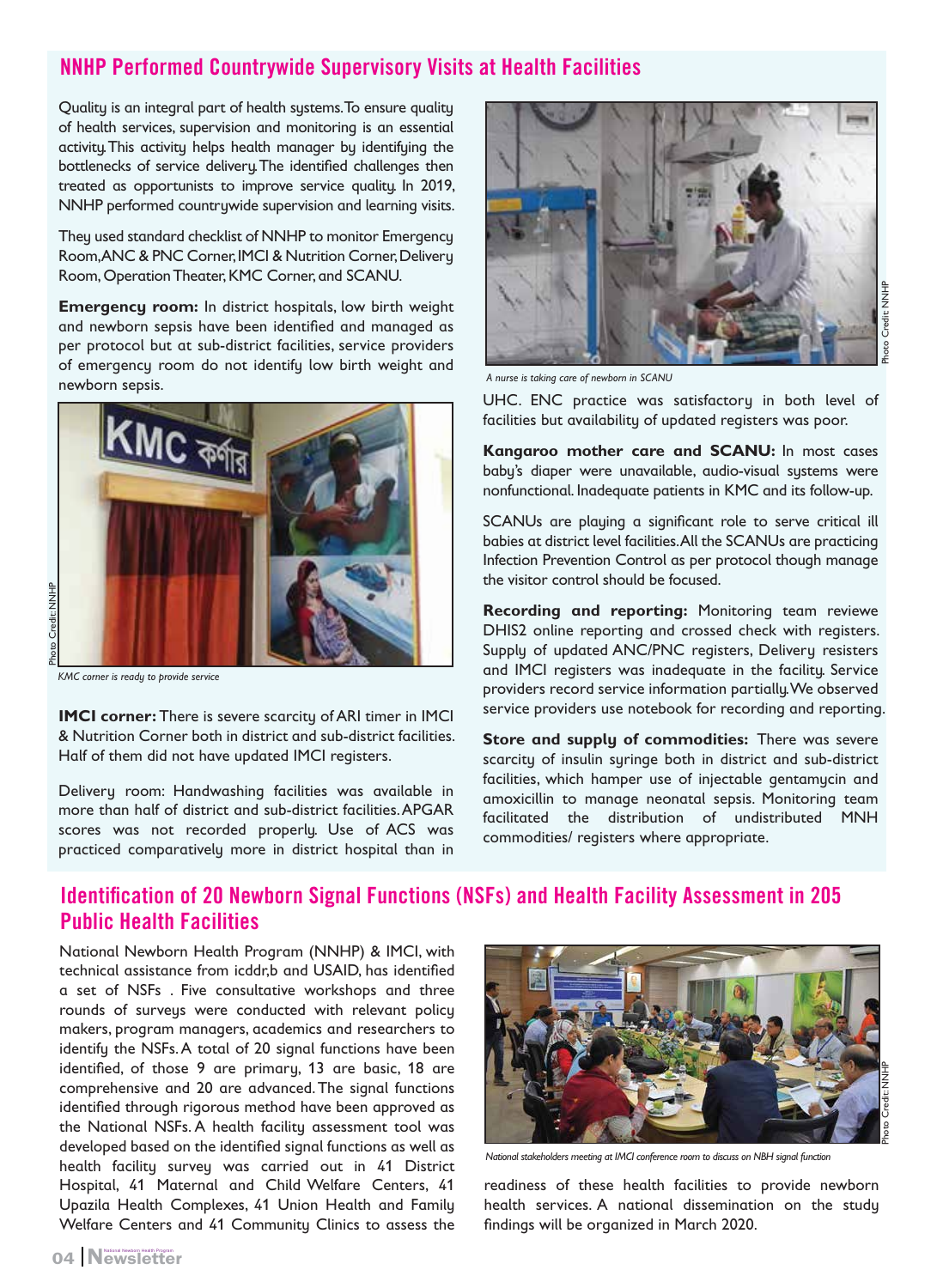# Establishing KMC Corner in the Family Planning Centers to give Kangaroo Mother Care service (DGFP)

Among three major causes of newborn deaths, premature birth or low birth weight is one of them. To reduce this preventable death of newborn, DGFP trained Doctors, service providers and inspectors of the maternal and child welfare centers. During, FY 2017-2018 and FY 2018-2019, a total of 40 physicians, and 119 family welfare inspectors were trained on Kangaroo Mother Care (KMC). To give KMC services in the facility, in FY 2018-19, 18 maternal and child welfare centers (MCWC) established two (2) beded KMC corner. These MCWCs are- Cumilla, Pabna, Kushtia, Gaibandha, Cox's Bazar, Sirajgonj, Narshinghdi, Mymensingh, Baklia Chattogram, Bhola, Lalmohon (Bhola), Jhenaidah, Rajhshahi, Natore, Thakurgaon, Rajbari, Patuakhali and Dinajpur. MaMoni MNCSP supported implementation of KMC services at the MCWCs of Habiganj, Lakshmipur and Chandpur districts. Besides, newly built MCHTI, Lalkuthi,



*KMC corner at the Maternal & Child Welfare Centre, Kushtia district*

Mirpur facility allocated KMC corner. DGFP planned to establish KMC corner in every MCWC of the country.

#### ICT Solution for Community Level Post-Discharge Follow-Up of KMC Baby

Post-discharge follow-up of KMC babies at health facility level is a major barrier to meet the compliance in both urban and rural area. According to the DHIS-2 report in 2019, 42% of KMC recipient baby came at health facility for post-discharge follow-up visit. Community level follow-up of KMC is more challenging in urban area due to no existence of government CHWs. Community activities mostly driven by NGO CHWs.

Improving Newborn Survival Project (INSP) of Save the Children in Bangladesh, is working in Dhaka city for accelerating tthe preterm services in Dhaka Shishu Hospital (DSH), Mohammadpur Fertility Services and Training Centre (MFSTC) and Sir Salimullah Medical College and Mitford Hospital (SSMC&MH). In addition, provide support for referral, follow-up and demand generation. According to government-approved register and report, the project developed an online KMC eMIS for tracking the KMC service from facility level and android-based mobile apps for community level follow-up by the CHWs. The system includes the features of KMC case recording, tracking, reporting, post-discharge follow-up and different analytical tools to generate information. Both system is interconnected while a dashboard was developed to visualize the data for the decision makers and manager to track the progress and take necessary actions accordingly for improving the quality of service.

The project introduced a reminder follow-up through sending SMS to the parents/guardians of KMC recipient baby as per the hospital follow-up date. The same SMS



*CHW is using mobile apps for community level follow-up of KMC baby*

delivers to the CHWs of specific geographic area for community level follow-up.

From mid October 2019, INSP team is piloting the android-based mobile apps in collaboration with Surjer Hasi Network (SHN) surrounding the urban slums of project supported health facilities in Dhaka city. INSP mobilize the CHWs of SHN and provided training on the operation of the mobile apps. From October 2019 to December 2019, 33.33% of baby received KMC from the INSP supported hospital and c100% follow-up completed by *Mobile application for community*  using the mobile app by the CHWs.

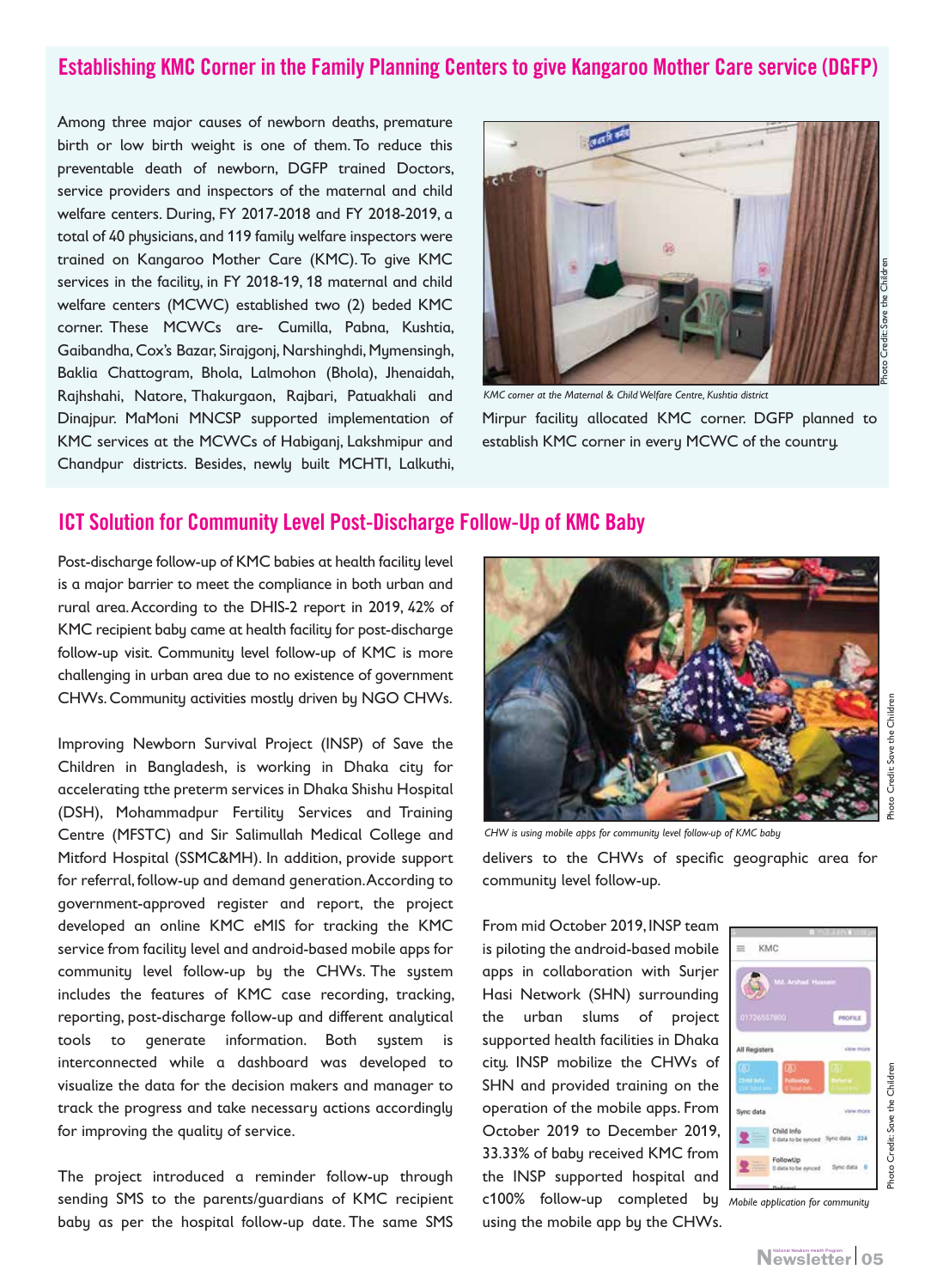# **Regional Roaming Team "A Quality Improvement Initiative for SCANU"**



*Prof. Dr. Mohammad Shahidullah is presenting the major findings of RRT visit* 

DGHS in coordination with BSMMU and support from UNICEF has been taken initiative to conduct assessment visits by Regional Roaming Team (RRT) for selected SCANUs to assess and mentor the quality of services at those SCANUs through the RR team finding analysis. As a part of this process, RR team has assessed 32 SCANUs. These findings have been analyzed by the RRTs with technical lead form BSMMU. To share these findings, HSM, DGHS organized an RRT visit finding dissemination workshop on 9 December 2019 at CIRDAP auditorium, Dhaka.

The meeting concluded with highlighting areas for improvement and way forward. These are:

- Encourage parents to be part of SCANU care and to ensure patient centered care in SCANU.
- SOP and protocols should be available/displayed and all service providers must be oriented on SOP and protocols.
- There should be appropriate newborn care facilities in the emergency, labour and OT.
- All SCANU should have proper KMC facility and ensure KMC for all eligible cases.
- All SCANU should have proper and adequate hand washing facility and all service providers should practice it which is a must before handling any newborn in **SCANU**
- Compliance of waste management protocol/instructions in SCANU.
- All SCNU should have 24/7 electricity and water supply.
- Proper indenting and supply system for ensuring essential drugs in all SCANUs for case management as per protocol.
- Time information to the program for maintenance of key equipment is critical for the proper management of sick newborn.

#### MR Khan Shishu Hospital: A New Training Venue for NNHP & IMCI Program

NNHP & IMCI program prepared MR Khan Shishu Hospital and Institute of Child Health as one of the training venue. The first batch of training for doctors took place from 17 December to 20 December 2019. Doctors from Kushtia, Jhenaidah, Magura, Shatkhira and Dhaka participated. Every day the training started with outdoor and indoor practical sessions which were followed by various technical sessions. Representatives from icddr,b was present throughout the session and coordinated the pre-test, post-test and other evaluation processes. The spontaneous participation of the facilitator and the trainees made it successful.



*A training session is going on at Mr Khan Shishu Hospital*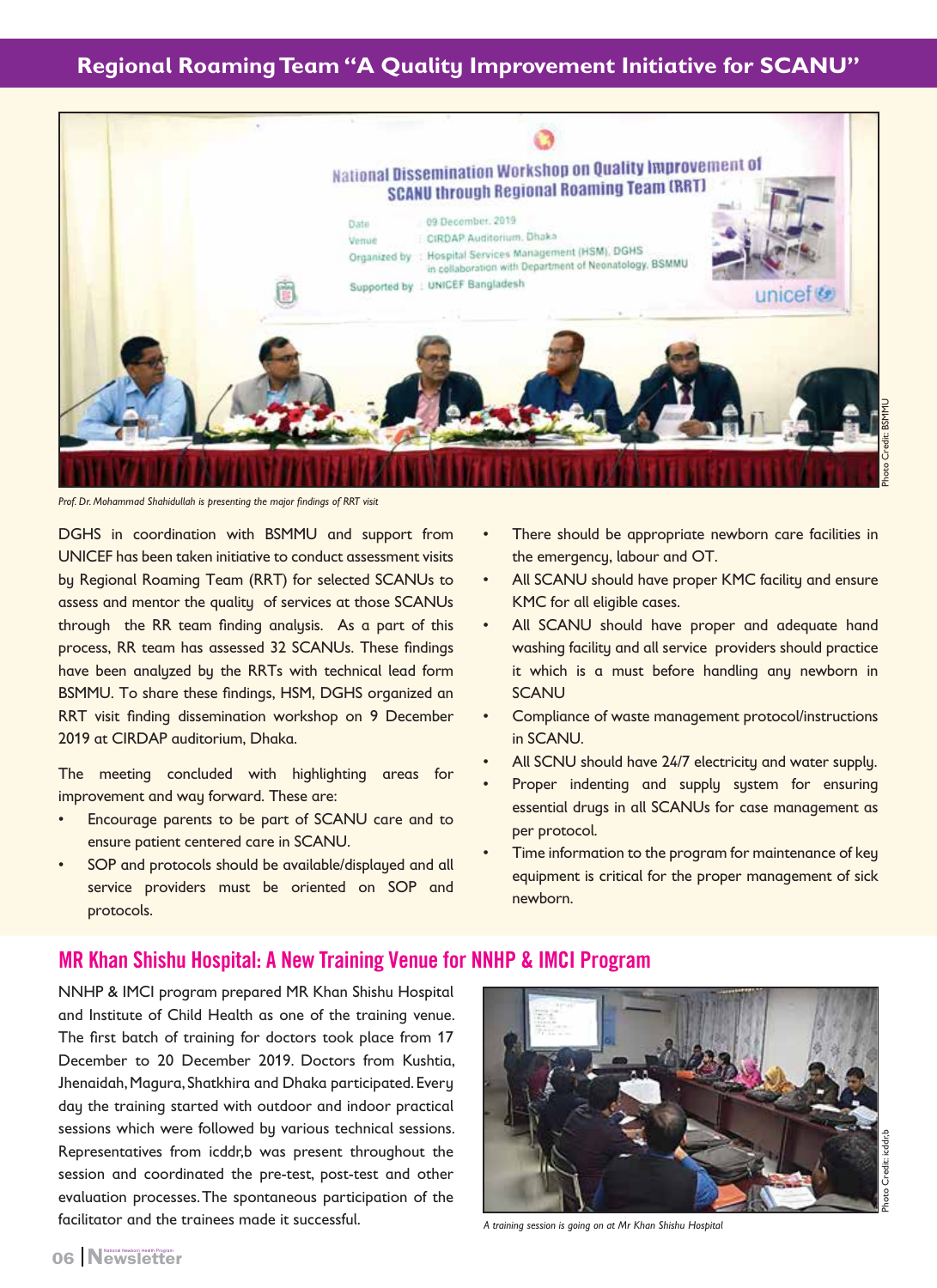#### Quality Essential Newborn Care through Midwives



*A Midwife is ensuring skin to skin care of newborn* 

Cox's Bazar District is one of the most vulnerable districts in Bangladesh and a low performing area in almost all Sexual Reproductive Health Rights (SRHR) indicators compared to national averages. Under these circumstances, government is now focusing to access the SRHR services in the Cox's Bazar health facilities. To bring the action into result, funded by UNFPA, Save the Children is undertaking some special measures to serve the host community of Cox's Bazar district. Establishing Midwifery - Led Care (MLC) is one of the crucial initiatives from the project to ensure the SRHR services in union to district level government health premises. In this regard, project has deployed 29 project Midwives at 1 UHC, 2 USCs and 11 UH&FWCs who are monitored by the clinical mentors. Along with facilitating to establish 24/7 Emergency Obstetric and Neonatal Care (EmONC) especially initial stabilization of PPH and eclampsia cases from district to selected union facilities, this project emphasizes on Clinical Mentoring to institutionalize evidence based practices, where essential newborn care practice is a part and parcel of midwifery-led care model.

Midwives have a crucial role in taking care of newborn during first 24 hour of life. Project Midwives are trained on Essential Newborn Care and periodically refresher training is organized by the project. They manage all newborn delivered at respective facilities including delayed cord clamping, cord care, skin to skin care, keeping warm, early initiation of breast feeding and if required resuscitate asphyxiated babies with ensuring quality of care. They also properly counsel the mother and attendants with Safkotha pictorial. Midwives post the photographs of their cares in a Facebook group where Clinical Mentors, Managers and International Midwifery Consultant provide instant comment and feedback if any so that they can correct their practices with the new baby. Photographs are taken with written consent.

Many of the union level facilities observed childbirth after many years and even one center celebrated first childbirth after 30 years of inception. Midwives' presence and their maternal and newborn service delivery has stimulated the local communities to avail institutional delivery and thus helping avert maternal and newborn mortality and morbidity especially within first 24 hours of birth which tolls about 50% of newborn death.